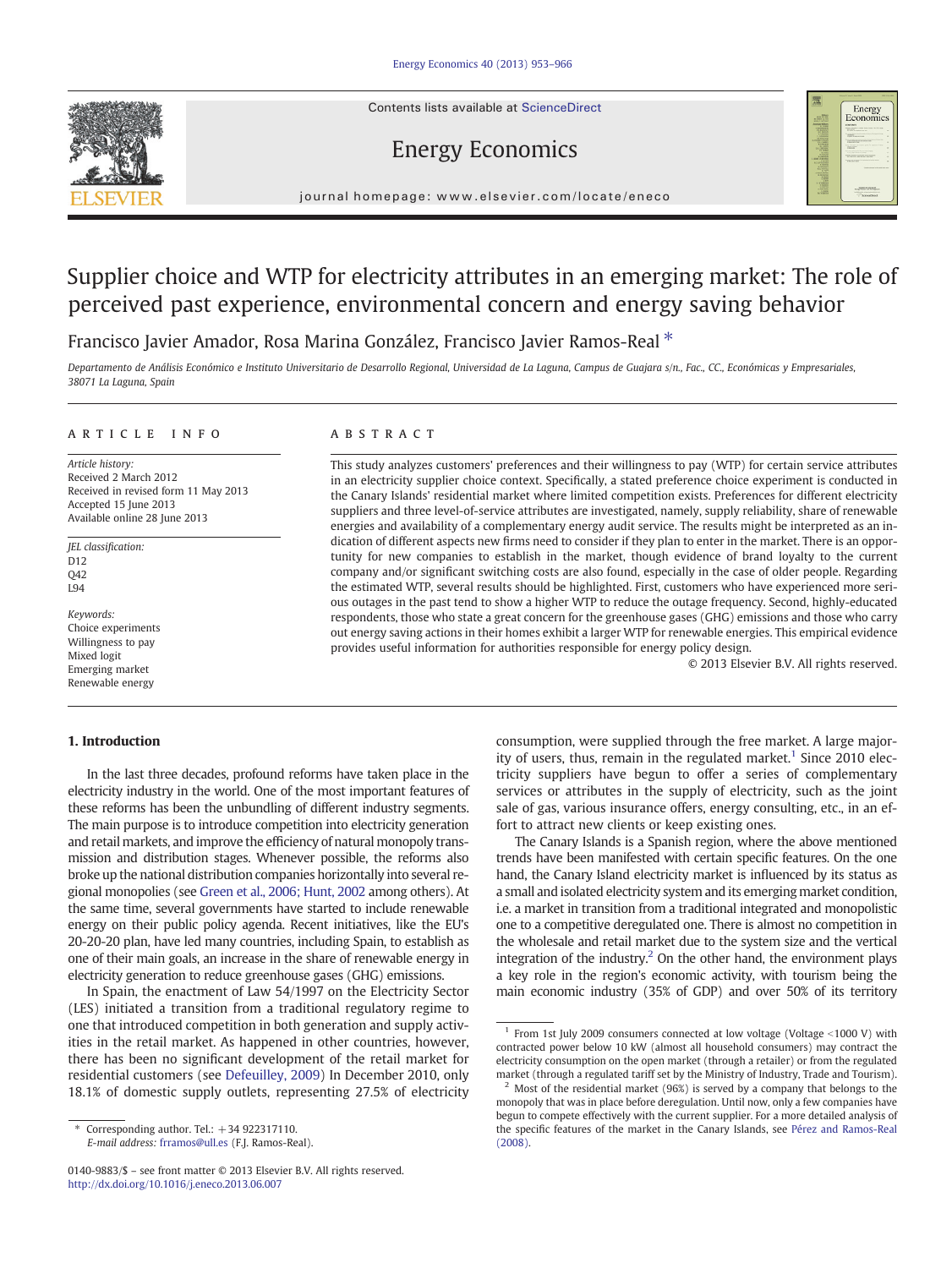protected natural spaces. In fact, in 2006, the regional government approved an energy regulation document named Plan Energético de Canarias 2006 [\(PECAN, 2006](#page--1-0)) with the aim of reducing the archipelago's energy sector's emission levels, and its dependence on oil with the introduction of natural gas and an increased reliance on renewable energy, especially solar and wind power.

In this context, the knowledge of customers' preferences and of their willingness to pay (WTP) for the attributes that characterize the electricity supply can provide information about possible directions the current companies can take or what aspects new companies should consider to enter this emerging market. Likewise, eliciting WTP allows the evaluation of the market sustainability of government's goals in renewable energy generation or energy efficiency improvements, such as the ones contemplated in PECAN-2006.

Residential customers' preferences for electricity suppliers and for several of their level-of-service attributes have already been analyzed in various studies. Stated choice experiments [\(Louviere et al., 2000](#page--1-0)) have been a widely used method for this purpose since the contributions by [Cai et al. \(1998\),](#page--1-0) [Goett \(1998\)](#page--1-0) and [Revelt and Train \(1998\).](#page--1-0) Attributes like type of pricing, type of supplier, reliability, amount of renewables, and length of contract, among others have been found to be significant in explaining supplier choice. Nonetheless, there are reasons to suggest that supplier choice, and therefore the implicit WTP for different attributes, can be also influenced by additional factors.

[Cameron and Englin \(1997\)](#page--1-0) found evidence that WTP for environmental resources is systematically related to respondents' own experience with the good in question, where experience is interpreted as the number of years in which an individual has been a user of that resource. When choosing an electricity supplier, the experience as client of a company and the level of service experienced in the past (e.g. the importance of power outages suffered at home) could be aspects that need to be considered when investigating preferences.

Other factors, such as lifestyle and awareness of environmental problems, have also shown to influence the criteria for energy consumption and result in greater WTP (see, for example, [Brandon and](#page--1-0) [Lewis, 1999\)](#page--1-0). In particular, [Seligman et al. \(1979\)](#page--1-0) and [Uusitalo \(1989\)](#page--1-0) have argued that people's perceptions of their own contribution to energy problems is predictive of household energy conservation and that information designed to promote energy consciousness should emphasize such values. Analyzing this line of argument in greater depth raises the question of whether the value given to renewable energies is also related to household characteristics that are easily observable, such as energy-saving habits (e.g. the use of low energy consumption bulbs and domestic appliances, etc.), or to the level of concern about the environment. Knowing the influence of these factors on WTP will enable the assessment of the potential impact that fine-tuning policies related to the use of renewable energies, such as environmental awareness campaigns, might have.

This study analyzes residential customers' preferences and their WTP for certain service attributes in an electricity supplier choice context in the retail market of the Canary Islands. In particular, preferences for the type of supplier and for three level-of-service attributes are investigated, namely, supply reliability, share of renewable energies and availability of a complementary energy audit service. Unlike previous studies on this subject, preferences for the electricity supplier are examined considering, on the one hand, how customers rate their current company to continue providing their electricity supply and, on the other hand, how customers rate the service provided by new companies. Furthermore, the paper studies to what extent WTP to improve supply reliability depends on the customers' perceived past experience and, more precisely, on the importance they give to the last outage they experienced in their homes. Finally, it investigates whether the WTP for renewable energy is related to energy-saving habits or to the level of concern about the GHG emissions stated by households.

To achieve the objectives proposed in the previous paragraph, a stated preference choice experiment (CE) was conducted. In the CE, customers were asked to choose between two hypothetical companies that differed in terms of their attributes, or they had the option to stay with their current supplier. To reflect real-world choice situations, the current supplier is taken as a reference alternative, so hypothetical scenarios consisted of an upgrade in some attributes and/or a downgrade in other attributes as, for instance, in Banfi [et al. \(2008\)](#page--1-0) or [Longo et al.](#page--1-0) [\(2008\)](#page--1-0). Nonetheless, and differing from previous studies in the electricity sector, labels are also used to characterize each of the alternative hypothetical suppliers rather than generic titles in order to increase experiment realism [\(Louviere et al., 2000](#page--1-0)). In addition, though the vast majority of past research has been based on fractional factorial designs, here the choice scenarios were generated using an efficient design [\(Huber and Zwerina, 1996](#page--1-0)), a novel technique which has been rarely applied in this area. To the authors' knowledge, this is the first time that an experimental design combining a reference alternative, labeled alternatives and efficient design is employed to analyze energy demand.

The econometric model used is a mixed logit panel with error components with a focus on capturing systematic heterogeneity in the preferences. This model takes into account the panel correlation inherent in the data, the correlation between the experiment's hypothetical alternatives and the presence of random heterogeneity in the preferences. The effect of some specific factors analyzed in this work (e.g. environmental concern) is considered by introducing interactive covariates with rating-scale variables into the specification for the deterministic component of utility.

The results help to predict the willingness of consumers to switch supplier in a market where few have exercised this option. This information might be useful for similar emerging markets and to compare with those territories where competition is at a more advanced stage. Furthermore, the results provide the first WTP estimates based on choice experiments in the context of the Spanish energy sector and highlight the importance of accounting for customers' perceived past experience, their electricity consumption patterns and their awareness of environmental issues when attempting to more accurately characterize the distribution of the population's WTP.

The rest of the paper is structured as follows. In the next section, we describe the experiment of stated preferences. In [Section 3,](#page--1-0) we present the microeconomic bases and the econometric formulations, while in [Section 4](#page--1-0) we provide a brief, descriptive analysis of the data used. [Section 5](#page--1-0) shows the results of the different models estimated and discusses the results. In [Section 6,](#page--1-0) we present the estimated willingness to pay for the attributes analyzed in the context of existing empirical evidence for other markets. Finally, we offer the main conclusions drawn from this study.

### 2. The choice experiment

A common practice for determining WTP is to use contingent valuation methods. However, there is some controversy regarding the use of this method and its ability to find a reliable WTP, especially when applied to situations where multiple options and attributes are considered ([Diamond and Hausman, 1994\)](#page--1-0). Choice experiments (CE) also rely on stated preferences and involve hypothetical choice contexts in which survey respondents implicitly reveal their valuations of different attributes. This method offers certain advantages over contingent valuation, particularly when it is necessary to obtain the values of the characteristics that describe a resource or service, rather than valuing the overall resource or service ([Hanley et al., 1998\)](#page--1-0). In this study, we opted to design a CE in which residential customers must choose an electricity supplier.<sup>3</sup> This approach has been used in

<sup>&</sup>lt;sup>3</sup> In this case, revealed preference data was not useful to achieve the same objectives for several reasons. First, the level of service attributes does not vary among suppliers, so we have to considerer hypothetical scenarios in order to have enough data variability. Second, we want to evaluate the preference for attributes that were not offered at the time of the survey, like energy audits. Thus, we opted to design a stated choice experiment based on hypothetical scenarios.